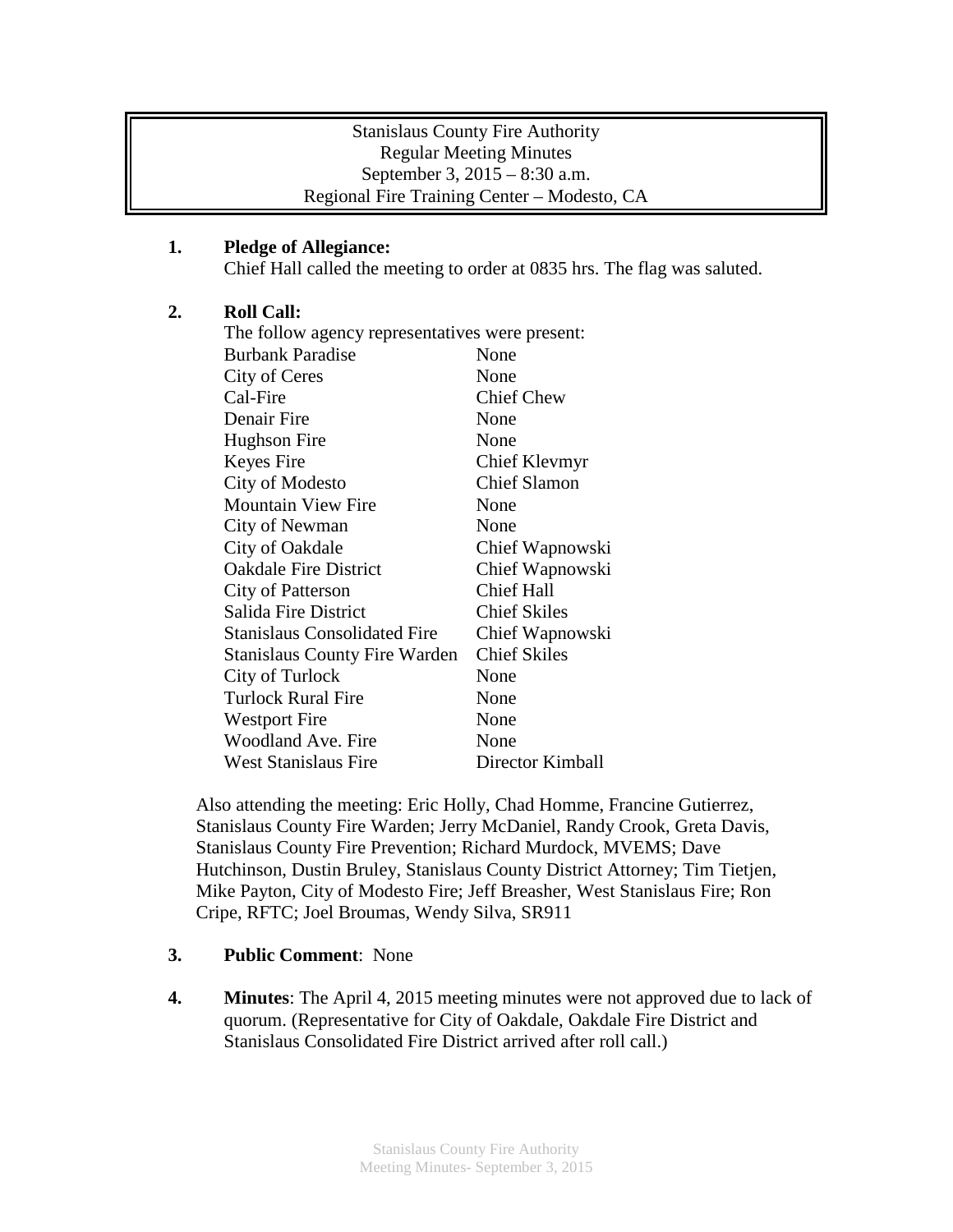#### **5. Staff Committee Reports:**

- **5.1 Administrative**: Francine Gutierrez gave a verbal year-end summary report. The Fire Authority ended the fiscal year in a positive position contributing \$275,231 of the Less Than County-Wide to Fund Balance. This consisted of increased revenues totaling \$124,390 and savings of \$150,841 in expenses. The majority of the savings in expenses came from salary saving and reduced cost from legal and accounting expenses. The savings in Fire Prevention primarily came from underfilling positions with contract or extra-help employees, and a vacant position for the first six months. In Administration and Finance, the Finance Manager position was vacant for three months.
- 5.2 **Investigations:** Report for May, 2015 to July, 2015 was included in the agenda packet. Chief Mike Payton reported there were 69 fires and one recent fatality (not during the reporting period).
- 5.3 **Fire Prevention:** Report by District for May, 2015 to July, 2015 was included in the agenda packet. Jerry McDaniel gave a powerpoint presentation on 2014/2015 Fire Prevention Activity. There were 659 plan checks, 621 inspections, 108 system plan submittals, 43 school inspections, 17 hotel/motel inspections, 12 institutions/care facilities inspections, 50 water flow tests and 120 weed abatements. Building permits are projected to be slightly up from the 2014/2015 total of 2804 permits issued. Fire Prevention revenue for 2014/2015 was \$123,620.83. He also discussed the triennial fire code adoption cycle and work being done now to begin the process. He gave an update on the Accela program which is projected to be operational within 90 days.
- 5.4 **Communications:** Chad Homme updated members on the CAD mobile version. The MDCs have been unable to be deployed due to issues in testing that must be resolved. Chad has been working with agencies on non-working MDCs to get them up and running. The radio cache issues have been resolved and the units have been programmed. Training will be necessary on the new model of BK radios due to programming layout changes. He has completed the radio programming for the 2015 season. This gets increasingly difficult with over 12 programs written this year to program all the different types of radios. Chad attended Tait P25 Advanced System Maintenance training this past month. He gave an overview and update of FirstNet. In its initial deployment, FirstNet would be an LTE based connection. FirstNet will not replace Land Mobile Radio platforms any time soon so he urged agencies to continue to budget and replace mobile and portable radios. FirstNet is in the RFP stages. He also mentioned the Command 4 interference has been identified as Dial-A-Ride in Dixon, which was a former Dixon Fire frequency. The license expired in 2013 so they should be vacating it soon.